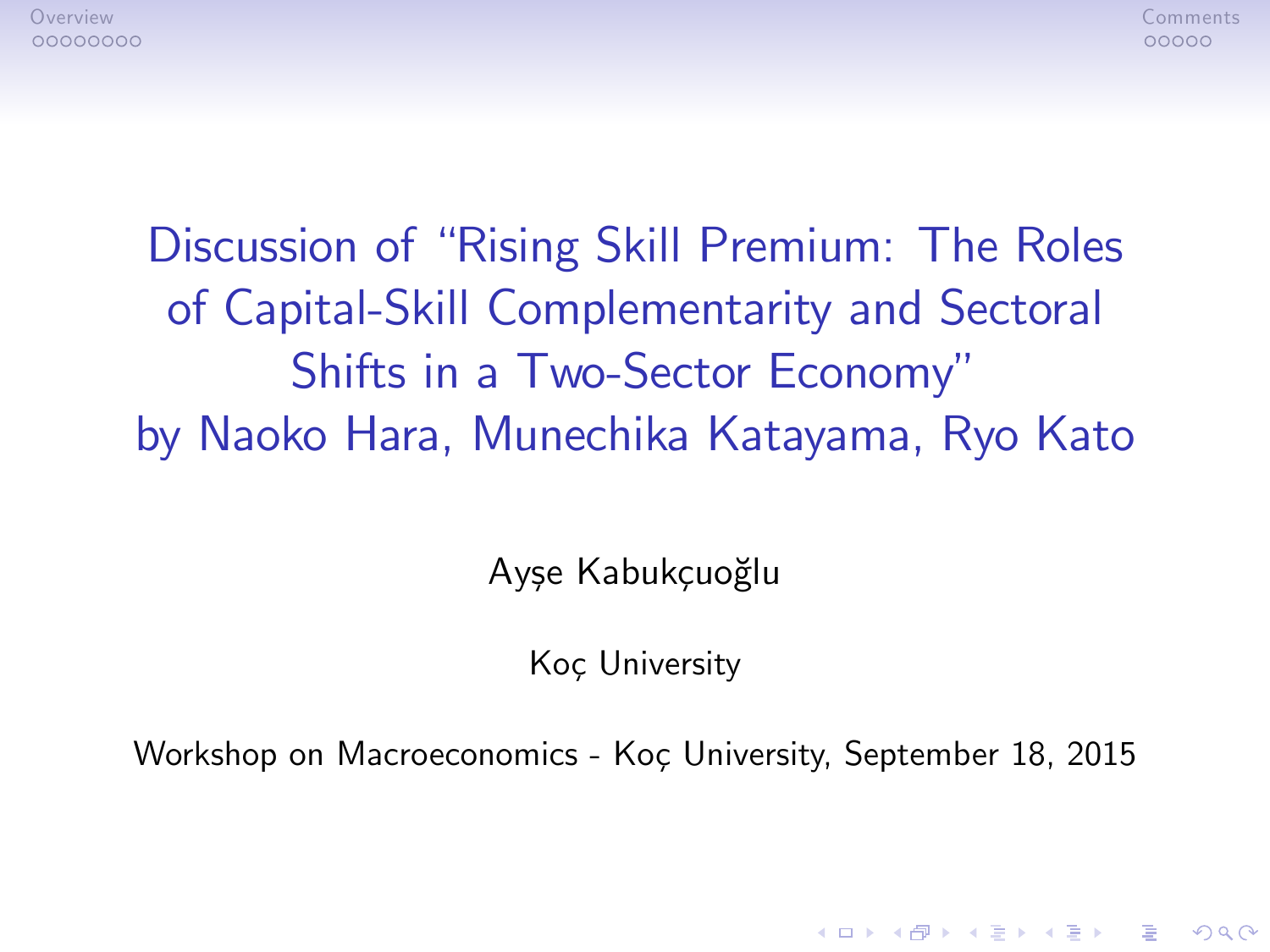



K ロ ▶ K @ ▶ K 할 ▶ K 할 ▶ | 할 | ⊙Q @

# **Background**

<span id="page-1-0"></span> The paper documents three observations on the Japanese labor market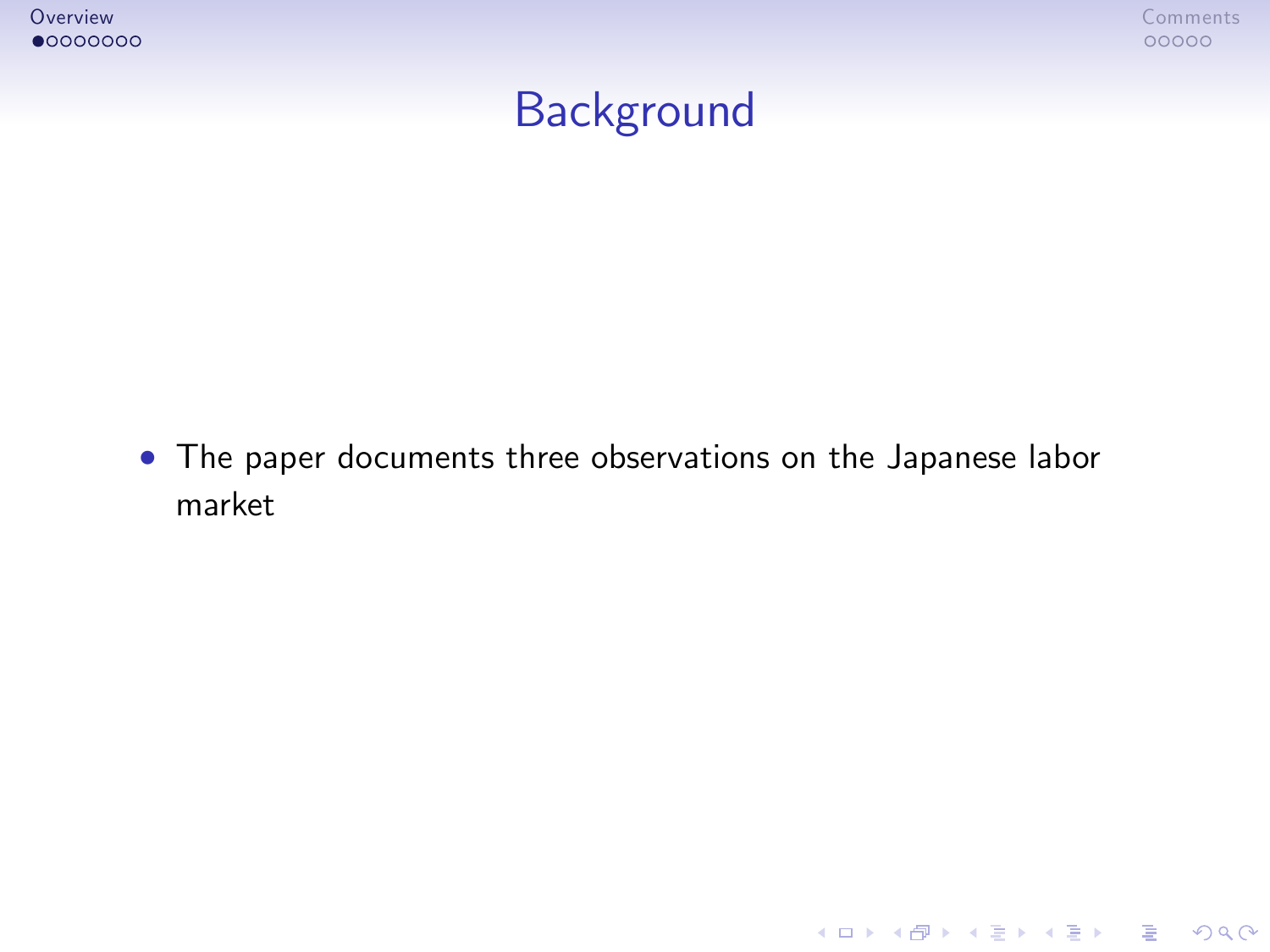

イロメ イ団メ イ君メ イ君メー

重

 $299$ 

### Stylized facts - I



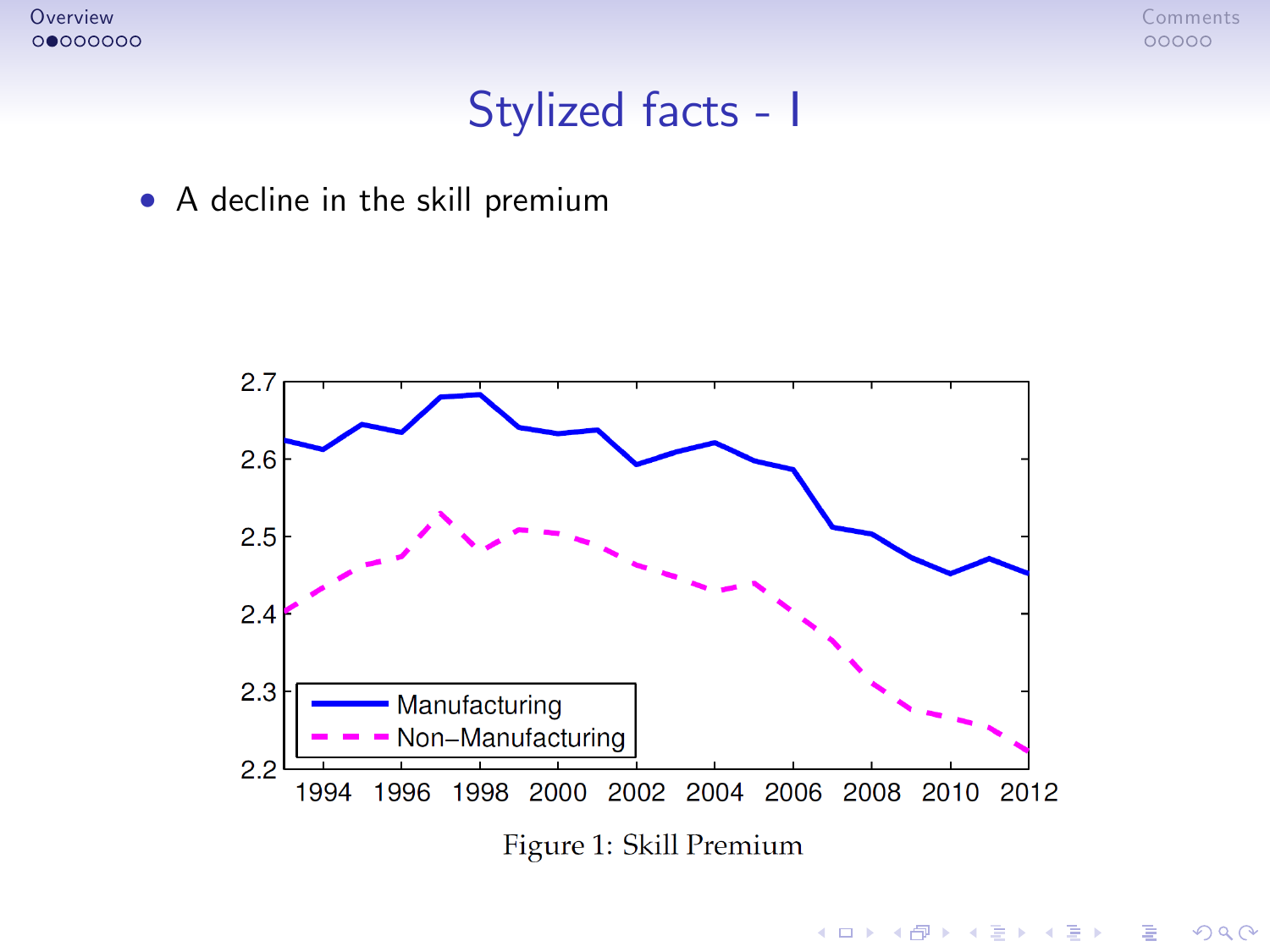

### Stylized facts - II

• Rising sectoral wage gap (manufacturing wages  $\uparrow$  and non-manufacturing wages  $\downarrow$ )

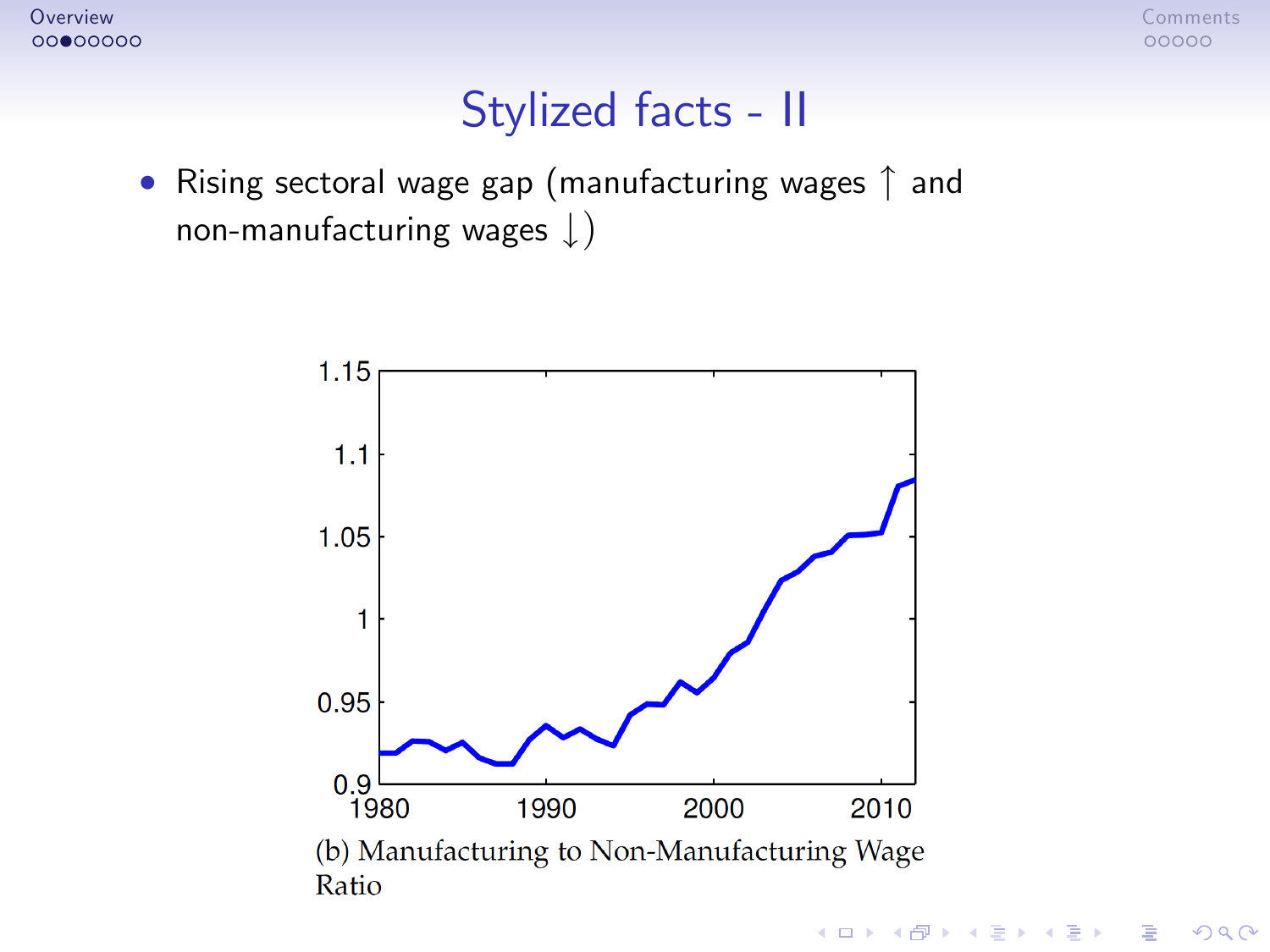

### Stylized facts - III

 An increase in the unskilled labor share in the non-manufacturing sector



Figure 4: Fraction of Total Hours Worked by Part-time Workers (%)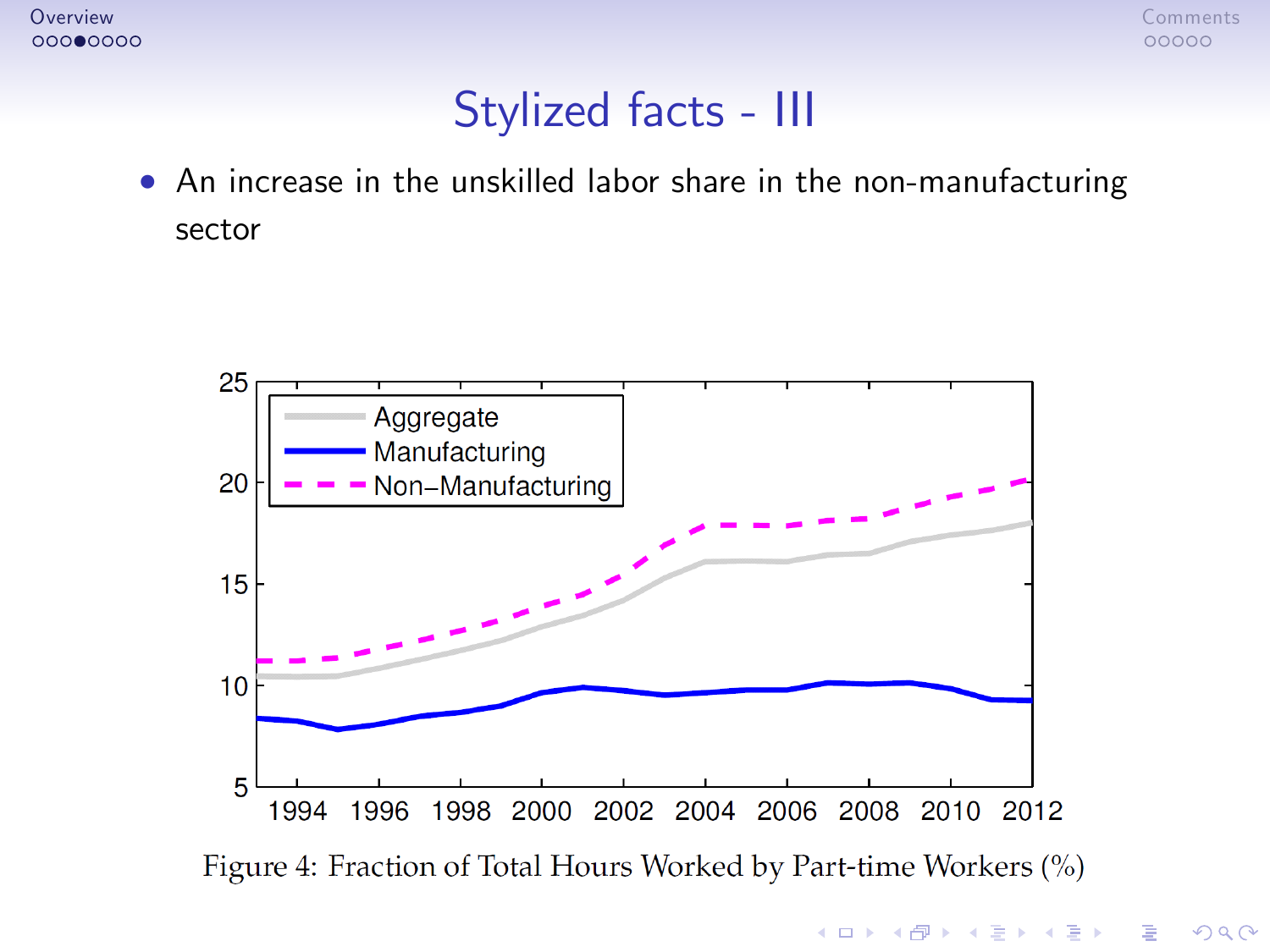**KOD KARD KED KED E VOOR** 

# This paper

- The paper finds an explanation for all three observations: a decline in the capital-skill complementarity in non-manufacturing sector
- Framework: Two-sector DSGE model with skilled and unskilled labor
- Considers a Bayesian approach to estimate the model, investigates the impact of possible mechanisms at play
- Focusing on the non-manufacturing sector, finds further support based on industry-level data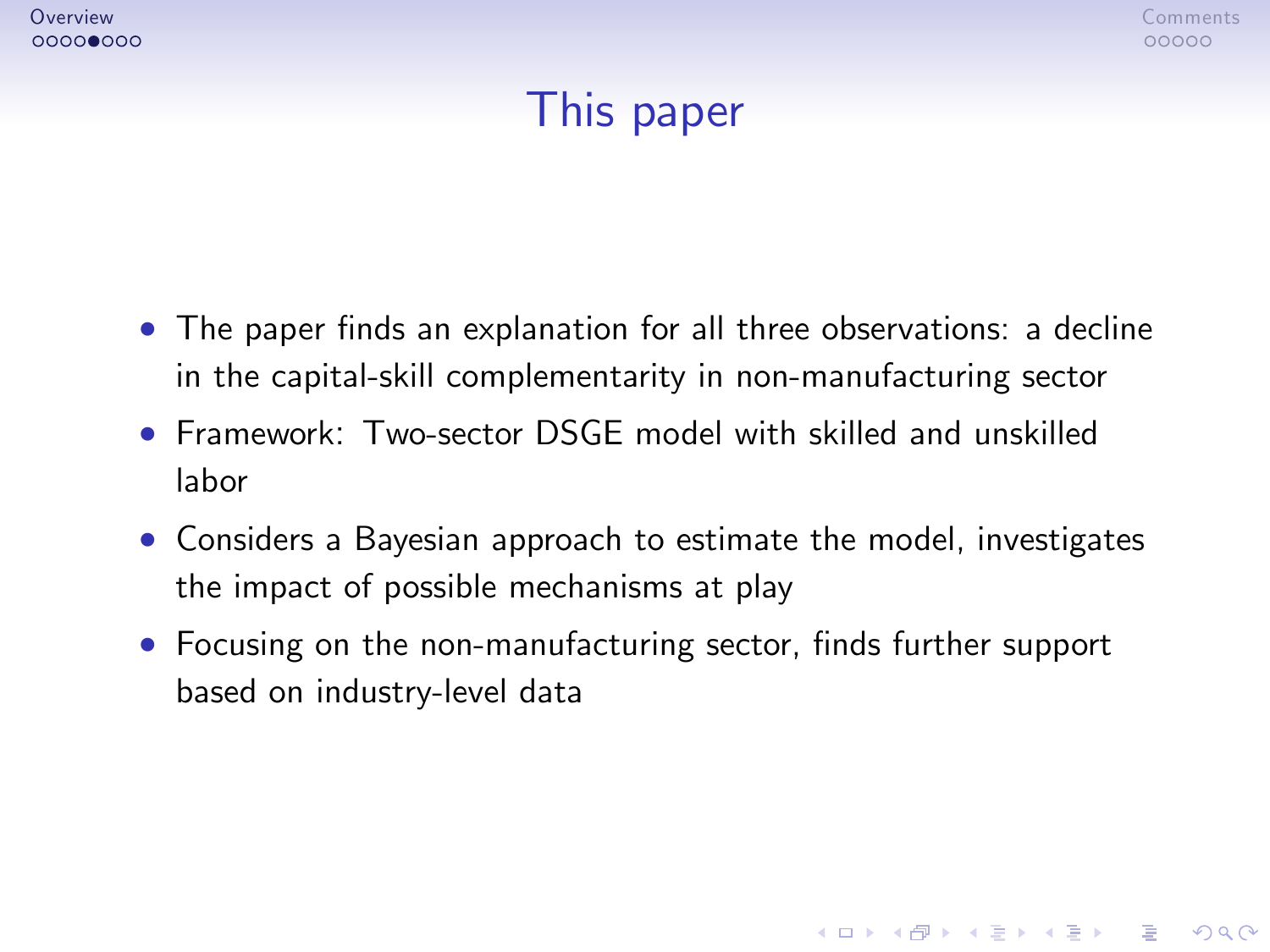**KOD KARD KED KED E VOOR** 

# This paper

- The pattern is different for many countries: the skill premium has increased
- This pattern in the US can be explained by the increase in capital-skill complementarity -Krusell, Ohanian, Rios-Rull and Violante (2000)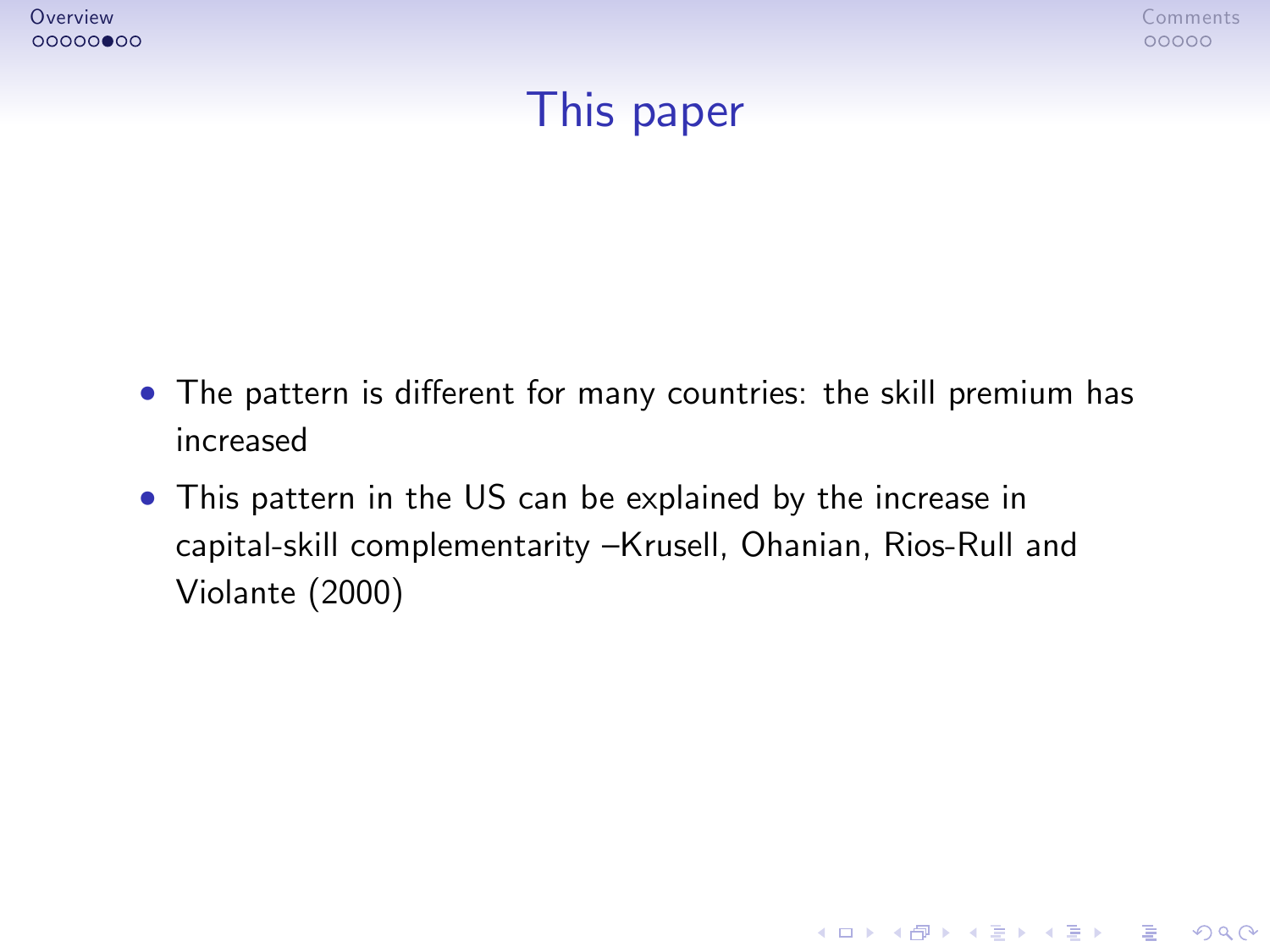**KORKAR KERKER EL VOLO** 

# Capital-skill complementarity

Sectoral production function (2-level CES)

 $Y_t = A_t[\mu(\psi_{u,t}U_t)^{\sigma} + (1-\mu)\{\lambda(K_t)^{\rho} + (1-\lambda)(\psi_{s,t}S_t)^{\rho}\}^{\sigma/\rho}]^{1/\sigma}$ 

- Krusell et al.  $(2000)$
- $\bullet$   $A_t$  : sectoral productivity,  $\psi_{s,t}, \, \psi_{u,t}$  : skilled and unskilled labor efficiency, respectively,  $\mu$ ,  $\lambda$ : parameters capturing factor shares of unskilled labor and capital, respectively
- $\frac{1}{1-}$  $\frac{1}{1-\sigma}$  : elasticity of substitution between unskilled labor and capital
- $\frac{1}{1-}$  $\frac{1}{1-\rho}$  : elasticity of substitution between skilled labor and capital
- $\bullet$   $\frac{1}{1-\sigma} > \frac{1}{1-\rho}$  (hence,  $\sigma > \rho$ ) "capital-skill complementarity"  $\implies$ capital is more substitutable with unskilled labor than skilled labor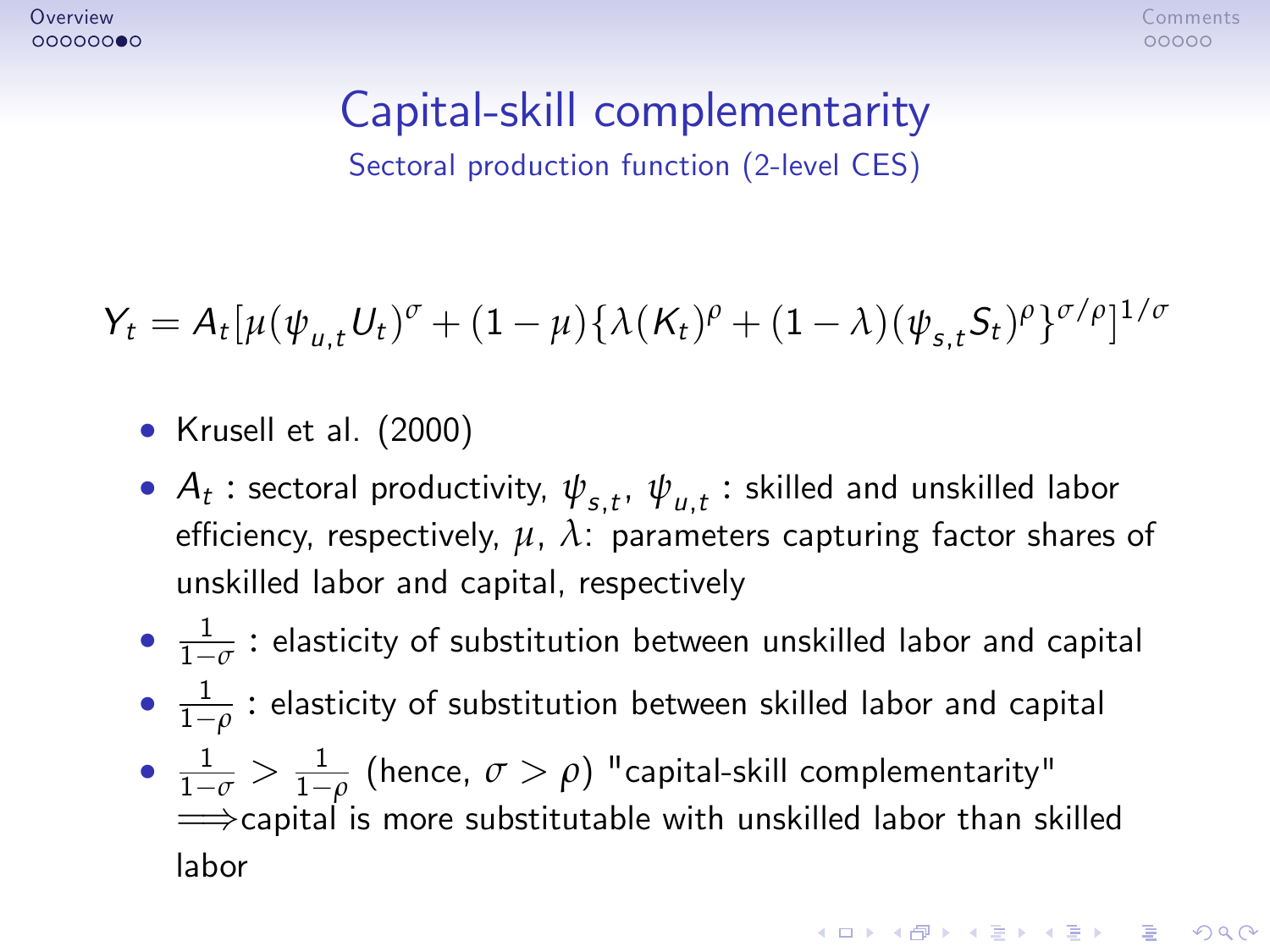**KORKAR KERKER EL VOLO** 

# Capital-skill complementarity and skill premium

- **If the degree of capital-skill complementarity,**  $\sigma \rho$  **declines,** 
	- capital becomes less complementary with skilled labor
	- firms demand skilled labor by less, creating excess supply of skilled labor
	- wages of skilled labor go down until market clears
	- skill premium,  $w_s/w_u$ , declines
- **•** HKK's quantitative analysis shows that the changes in  $\sigma_n$  is consistent with the changes in skill premium (Stylized fact 1), the wages in the non-manufacturing sector (Stylized fact 2) and changes in the unskilled labor share in the non-manufacturing sector (Stylized fact 3)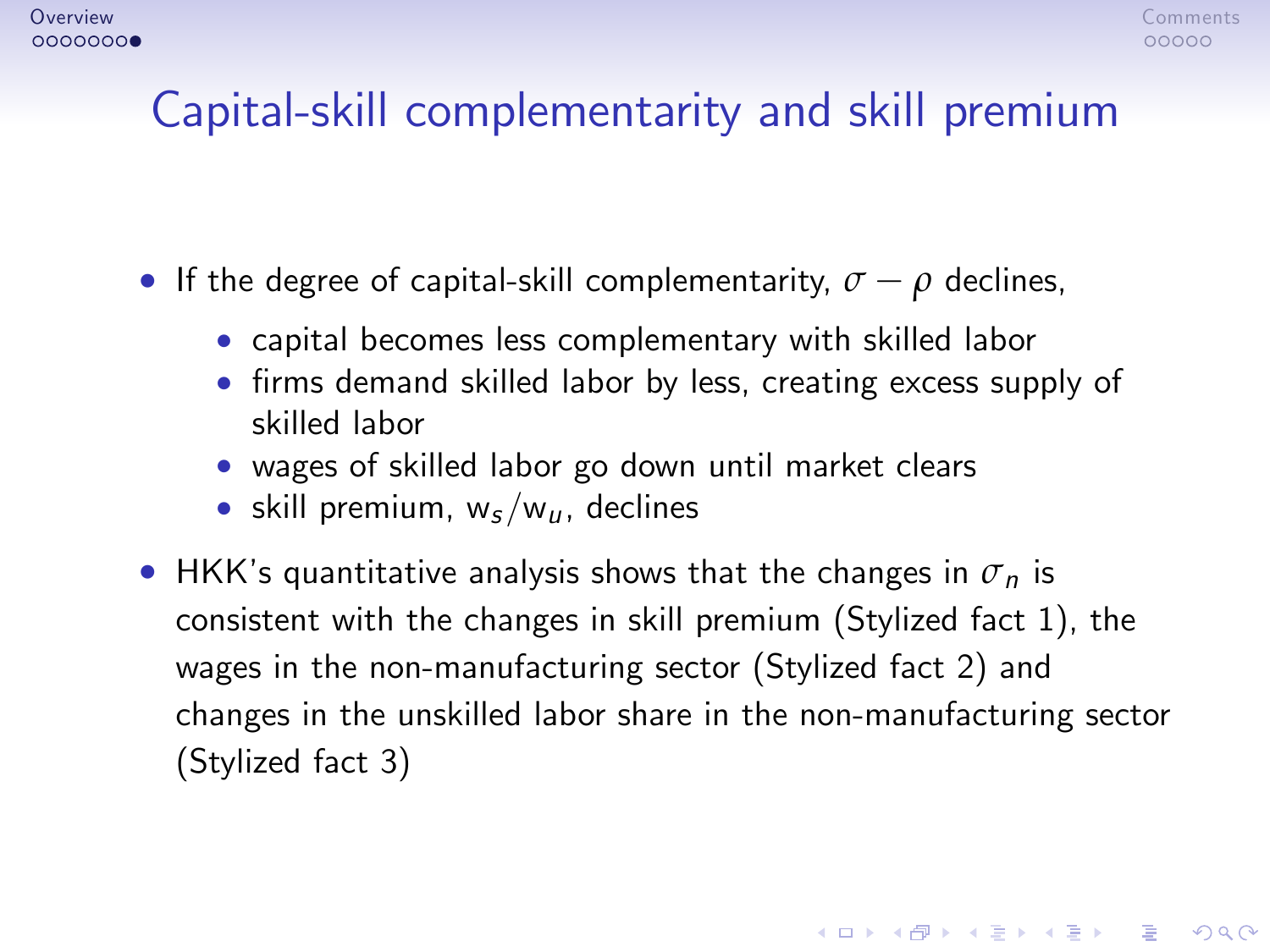**KORK ERKER ADE YOUR** 

# Comments

- HKK use data on temporary/part-time employment for unskilled employment, limitations with schooling data
- Further striking features about the Japanese labor market:
- More college graduates picking temporary/part-time jobs
- High-skilled women are employed in part-time/temporary jobs in Japan at a high rate
	- 58% of women in workforce was part-time in 2014Q1 vs. 22% of male workers (Bloomberg)
- <span id="page-9-0"></span>• Are these college graduates mostly women?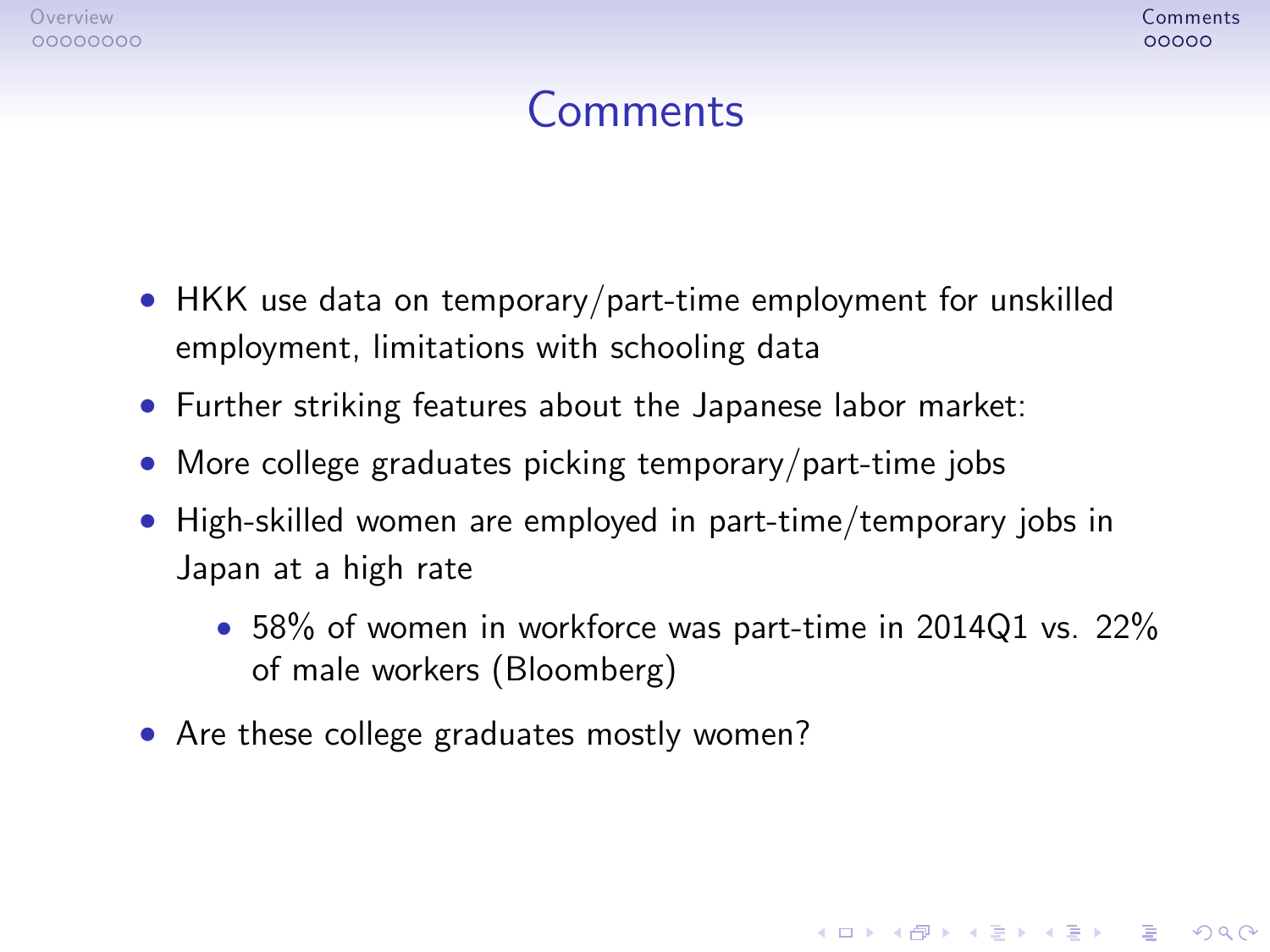**KOD KARD KED KED E VOOR** 

### Comments

- Why is Japan different compared to other countries?
- Any policy implications on
	- the dual market structure, gender wage gap, and more college graduates going into temporary/part-time jobs?
		- Might be an inefficient allocation of resources
		- High gender wage gap prevails in Korea as well as Japan (Bloomberg, 2014)-potentially cultural explanations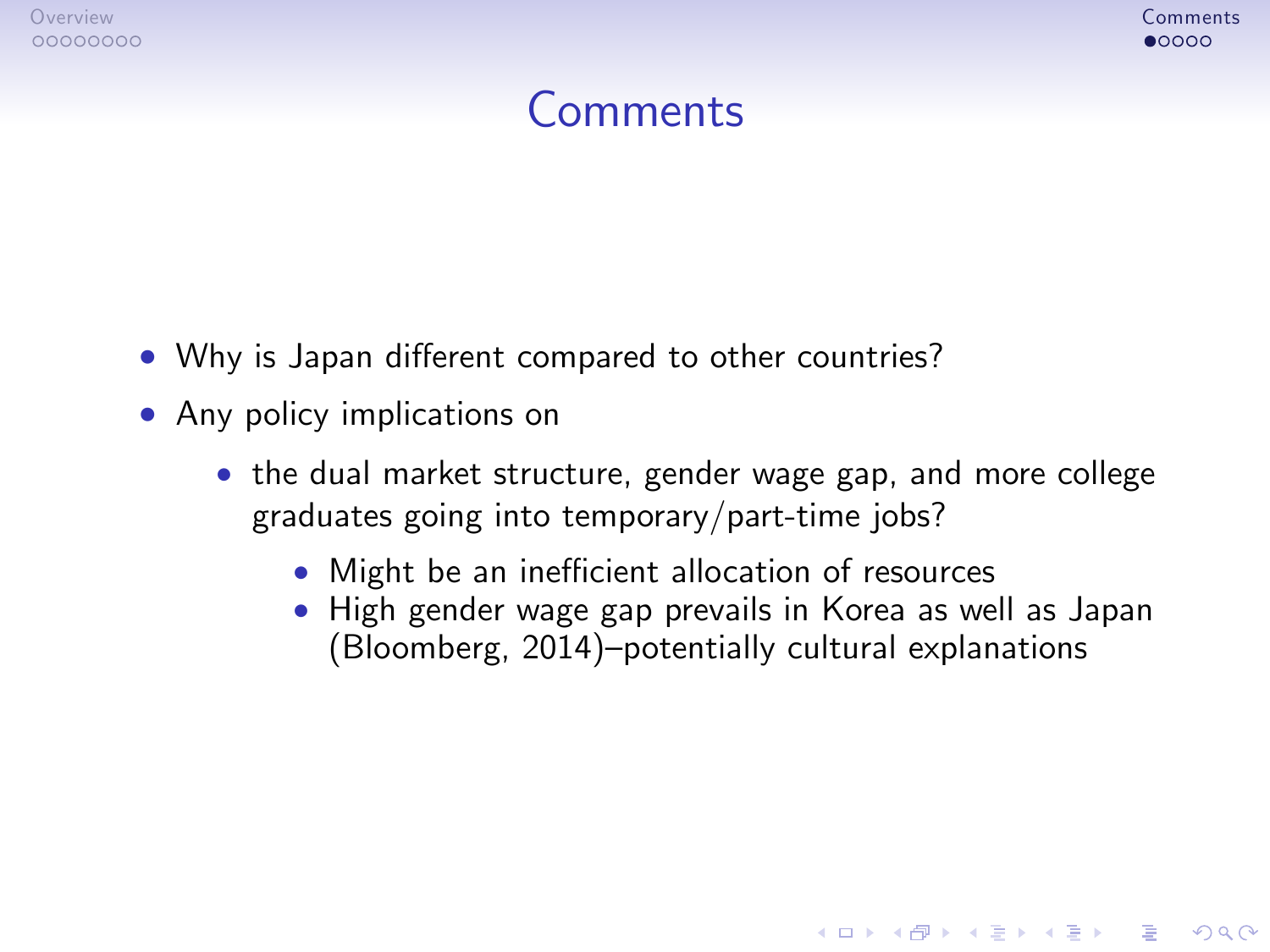**KOD KARD KED KED E VOOR** 

# Comments

Estimation of the model

- HKK estimate the model for the pre-1995 period, to capture the initial steady state before the labor market patterns start changing
- Conduct counterfactuals to explain changes in the post-1995 period
- Alternatives: estimate the model with all available data and see how time-varying parameter estimates evolve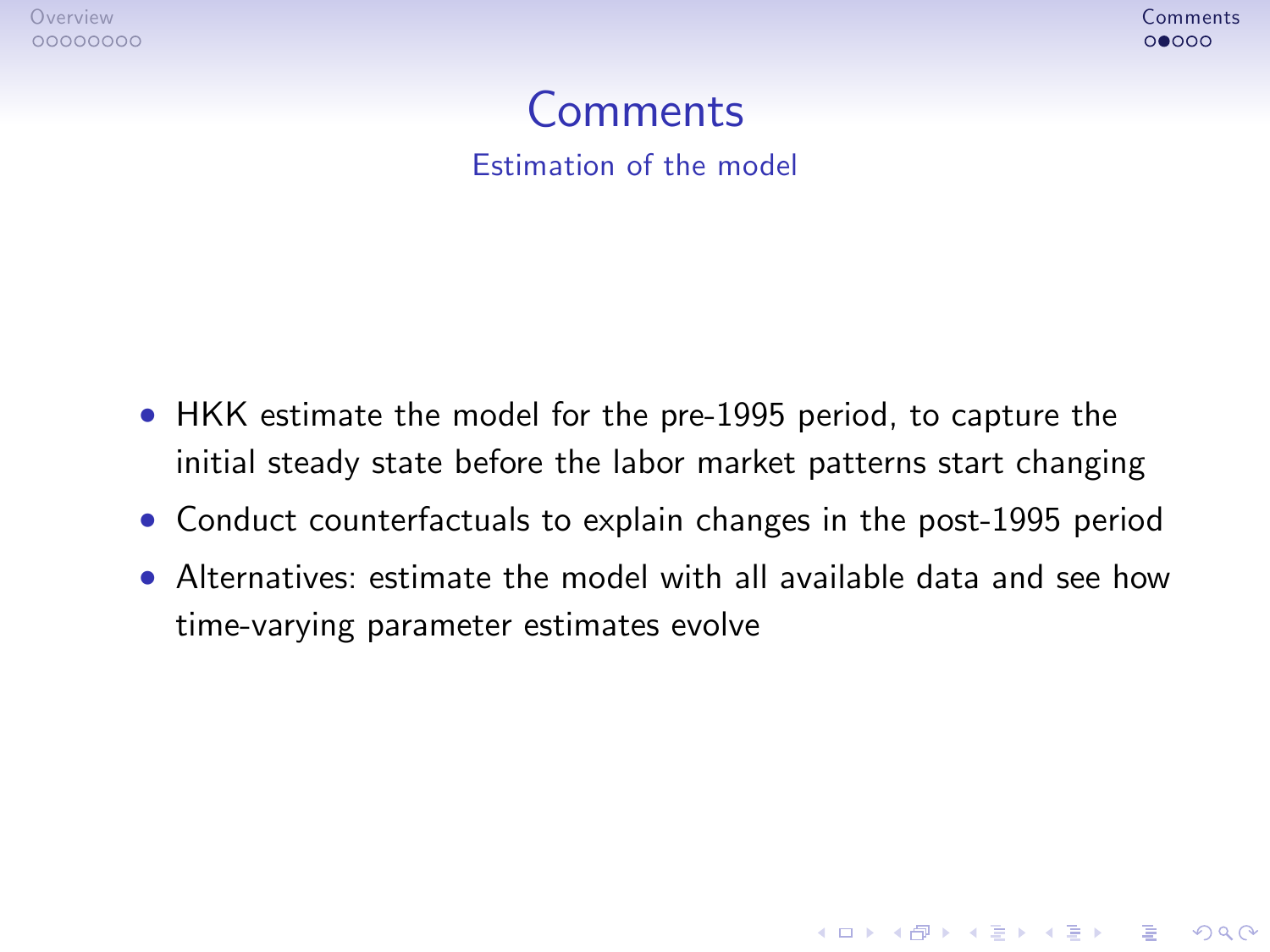**KOD KARD KED KED E VOOR** 

# Comments

Potential research avenues

- The paper provides a framework to estimate capital-skill complementarity
- Might have an interesting application in the cross-country capital-skill complementarity hypothesis literature
- Papageorgiou and Chmelarova (2004) has a survey of possible specifications
	- Estimation of a CES production function (Sato, 1967)
	- A two-step procedure on estimating factor demand and production function (Fallon and Layard, 1975)
	- Relative demand for skilled workers based on cost minimization under CRTS production function (Brown and Christensen, 1981)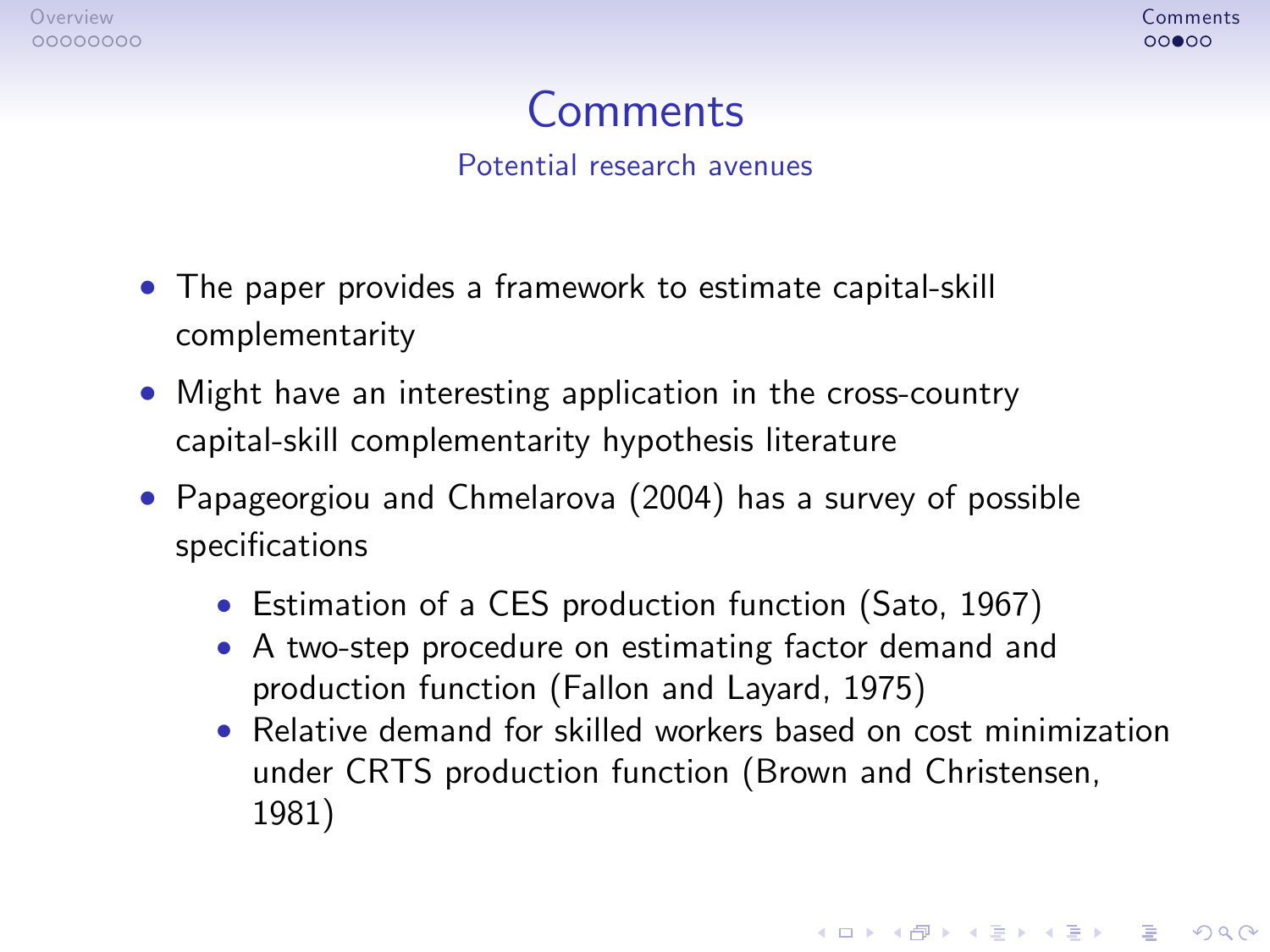**KOD KARD KED KED E VOOR** 

# Conclusion

- The paper provides a clean analysis of the stylized facts of the Japanese labor market and suggests a mechanism to shed light on them
- A thought-provoking paper suggesting future questions to work on
	- Cross-country comparisons
	- Worker characteristics: gender, age and education level